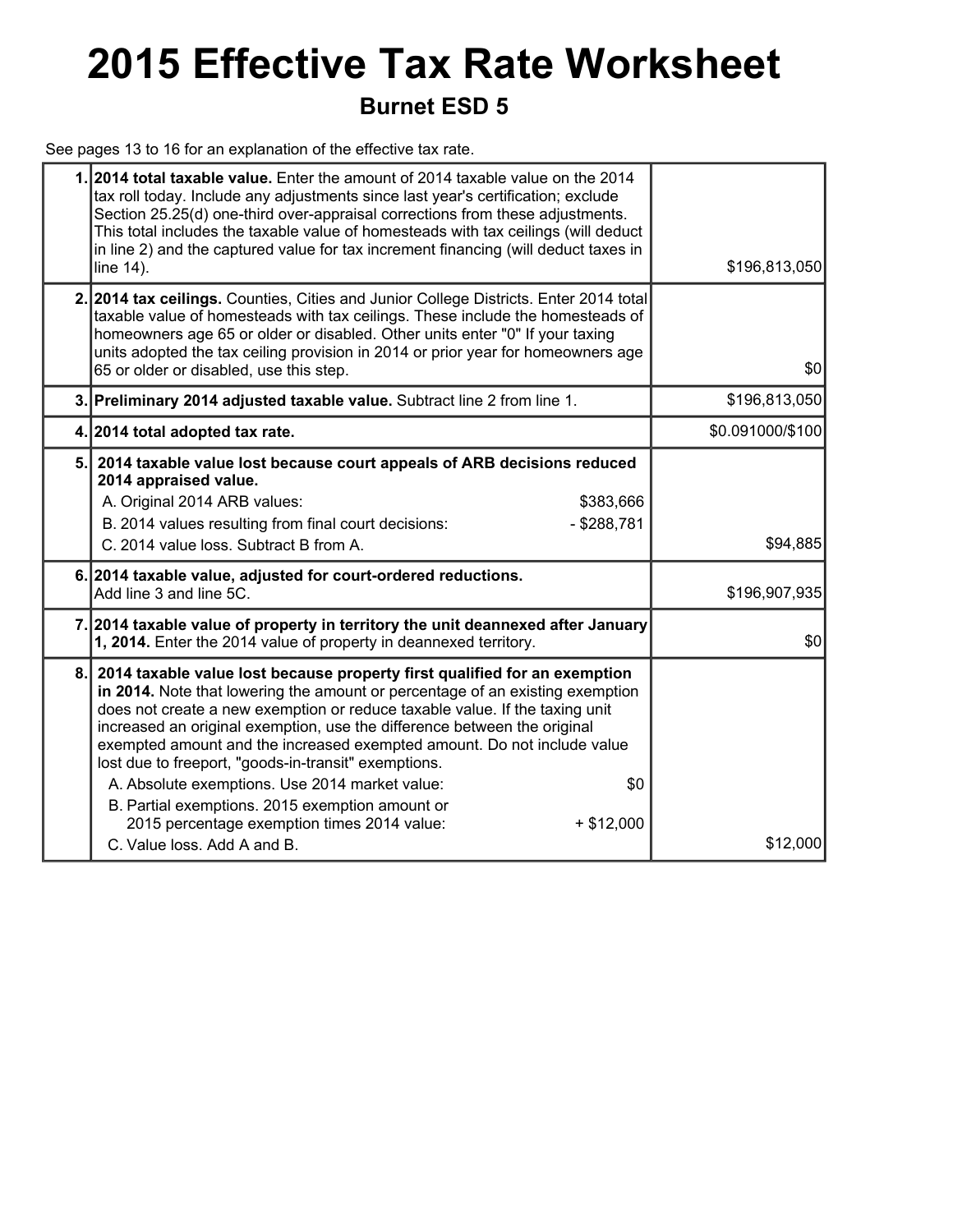### **2015 Effective Tax Rate Worksheet (continued) Burnet ESD 5**

| 9. | 2014 taxable value lost because property first qualified for agricultural<br>appraisal (1-d or 1-d-1), timber appraisal, recreational/scenic appraisal or<br>public access airport special appraisal in 2015. Use only those properties<br>that first qualified in 2015; do not use properties that qualified in 2014.<br>A. 2014 market value:<br>\$0<br>B. 2015 productivity or special appraised value:<br>$- $0$<br>C. Value loss. Subtract B from A. | \$0           |
|----|-----------------------------------------------------------------------------------------------------------------------------------------------------------------------------------------------------------------------------------------------------------------------------------------------------------------------------------------------------------------------------------------------------------------------------------------------------------|---------------|
|    | 10. Total adjustments for lost value. Add lines 7, 8C and 9C.                                                                                                                                                                                                                                                                                                                                                                                             | \$12,000      |
|    | 11. 2014 adjusted taxable value. Subtract line 10 from line 6.                                                                                                                                                                                                                                                                                                                                                                                            | \$196,895,935 |
|    | 12. Adjusted 2014 taxes. Multiply line 4 by line 11 and divide by \$100.                                                                                                                                                                                                                                                                                                                                                                                  | \$179,175     |
|    | 13. Taxes refunded for years preceding tax year 2014. Enter the amount of taxes<br>refunded during the last budget year for tax years preceding tax year 2014.<br>Types of refunds include court decisions, Section 25.25(b) and (c) corrections<br>and Section 31.11 payment errors. Do not include refunds for tax year 2014.<br>This line applies only to tax years preceding tax year 2014.                                                           | \$373         |
|    | 14. Taxes in tax increment financing (TIF) for tax year 2014. Enter the amount of<br>taxes paid into the tax increment fund for a reinvestment zone as agreed by the<br>taxing unit. If the unit has no 2015 captured appraised value in Line 16D, enter<br>"0."                                                                                                                                                                                          | \$0           |
|    | 15. Adjusted 2014 taxes with refunds. Add lines 12 and 13, subtract line 14.                                                                                                                                                                                                                                                                                                                                                                              | \$179,548     |
|    | 16. Total 2015 taxable value on the 2015 certified appraisal roll today. This<br>value includes only certified values and includes the total taxable value of<br>homesteads with tax ceilings (will deduct in line 18). These homesteads<br>includes homeowners age 65 or older or disabled.<br>A. Certified values only:<br>\$191,334,811<br>B. Counties: Include railroad rolling stock values<br>certified by the Comptroller's office:<br>$+$ \$0     |               |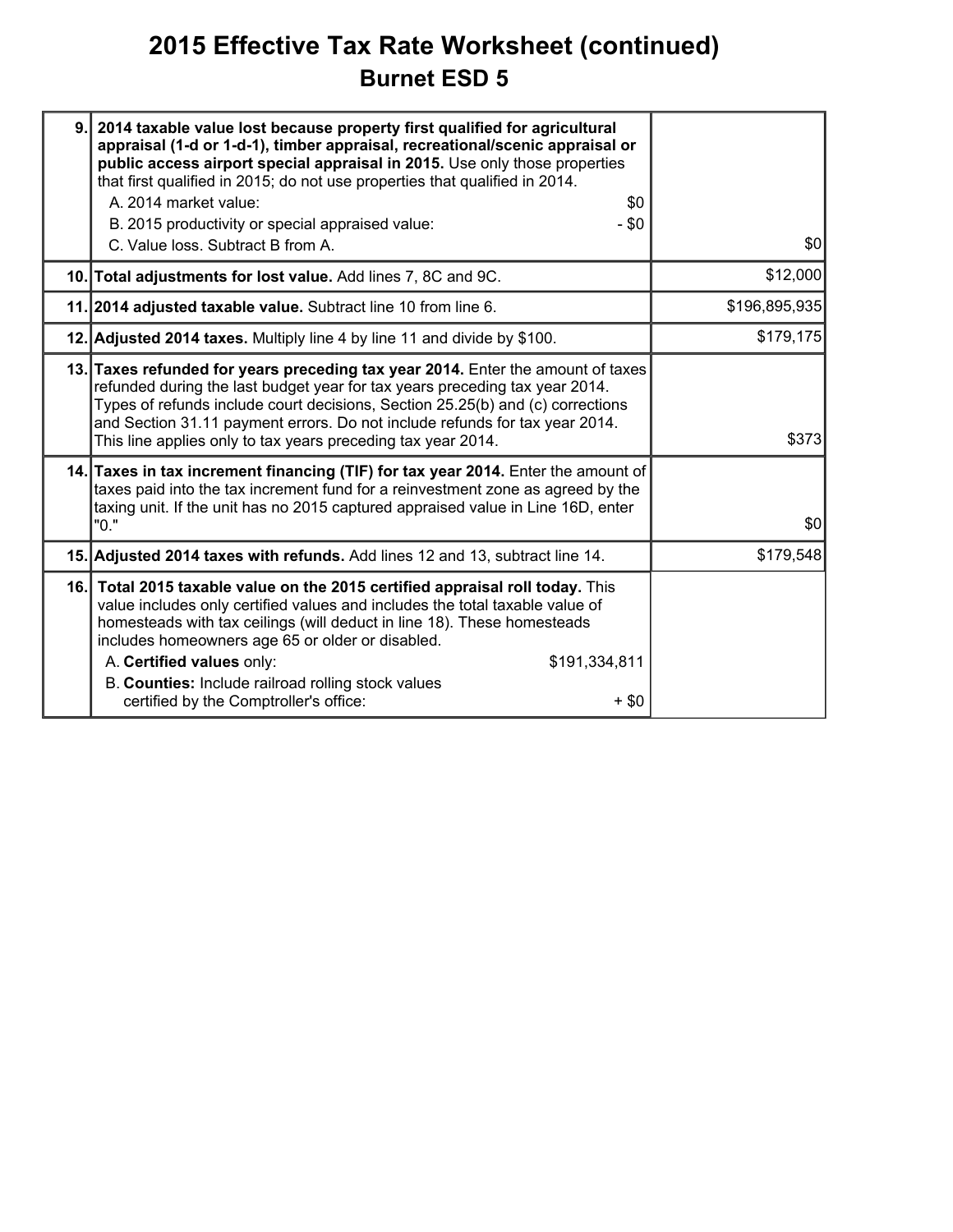### **2015 Effective Tax Rate Worksheet (continued) Burnet ESD 5**

| $\text{(cont.)}$ | 16. C. Pollution control exemption: Deduct the value<br>of property exempted for the current tax year for<br>the first time as pollution control property (use this<br>line based on attorney's advice):<br>D. Tax increment financing: Deduct the 2015<br>captured appraised value of property taxable by a<br>taxing unit in a tax increment financing zone for<br>which the 2015 taxes will be deposited into the tax<br>increment fund. Do not include any new property<br>value that will be included in line 21 below.<br>E. Total 2015 value. Add A and B, then subtract C<br>and $D1$                                                                                                                                                                                                                                                                                                                                                                                                                                                                                                                                                                                                                 | $-$ \$0<br>$-$ \$0     | \$191,334,811 |
|------------------|---------------------------------------------------------------------------------------------------------------------------------------------------------------------------------------------------------------------------------------------------------------------------------------------------------------------------------------------------------------------------------------------------------------------------------------------------------------------------------------------------------------------------------------------------------------------------------------------------------------------------------------------------------------------------------------------------------------------------------------------------------------------------------------------------------------------------------------------------------------------------------------------------------------------------------------------------------------------------------------------------------------------------------------------------------------------------------------------------------------------------------------------------------------------------------------------------------------|------------------------|---------------|
|                  | 17. Total value of properties under protest or not included on certified<br>appraisal roll.<br>A. 2015 taxable value of properties under<br>protest. The chief appraiser certifies a list of<br>properties still under ARB protest. The list shows<br>the district's value and the taxpayer's claimed<br>value, if any or an estimate of the value if the<br>taxpayer wins. For each of the properties under<br>protest, use the lowest of these values. Enter the<br>total value.<br>B. 2015 value of properties not under protest or<br>included on certified appraisal roll. The chief<br>appraiser gives taxing units a list of those taxable<br>properties that the chief appraiser knows about<br>but are not included at appraisal roll certification.<br>These properties also are not on the list of<br>properties that are still under protest. On this list<br>of properties, the chief appraiser includes the<br>market value, appraised value and exemptions for<br>the preceding year and a reasonable estimate of<br>the market value, appraised value and<br>exemptions for the current year. Use the lower<br>market, appraised or taxable value (as<br>appropriate). Enter the total value. | \$1,030,548<br>$+$ \$0 |               |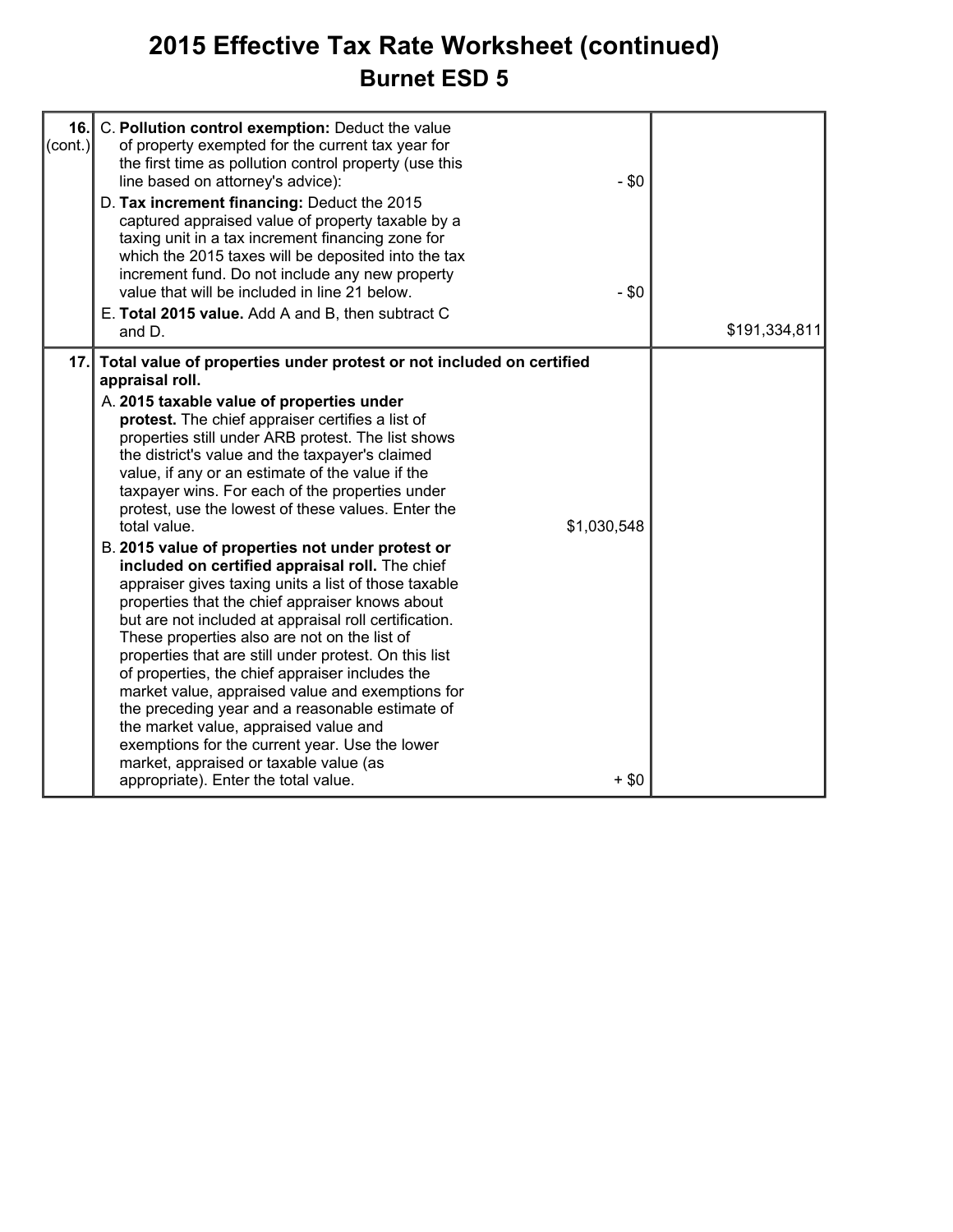### **2015 Effective Tax Rate Worksheet (continued) Burnet ESD 5**

| 17.<br>(cont.) | C. Total value under protest or not certified. Add<br>A and B.                                                                                                                                                                                                                                                                                                                                                                                                                                                                                                                                                                                                                                                                                                                                                                                                                                                                               | \$1,030,548    |
|----------------|----------------------------------------------------------------------------------------------------------------------------------------------------------------------------------------------------------------------------------------------------------------------------------------------------------------------------------------------------------------------------------------------------------------------------------------------------------------------------------------------------------------------------------------------------------------------------------------------------------------------------------------------------------------------------------------------------------------------------------------------------------------------------------------------------------------------------------------------------------------------------------------------------------------------------------------------|----------------|
|                | 18. 2015 tax cellings. Counties, cities and junior colleges enter 2015 total taxable<br>value of homesteads with tax ceilings. These include the homesteads of<br>homeowners age 65 or older or disabled. Other units enter "0." If your taxing<br>units adopted the tax ceiling provision in 2014 or prior year for homeowners<br>age 65 or older or disabled, use this step.                                                                                                                                                                                                                                                                                                                                                                                                                                                                                                                                                               | \$0            |
|                | 19. 2015 total taxable value. Add lines 16E and 17C. Subtract line 18.                                                                                                                                                                                                                                                                                                                                                                                                                                                                                                                                                                                                                                                                                                                                                                                                                                                                       | \$192,365,359  |
|                | 20. Total 2015 taxable value of properties in territory annexed after January 1,<br>2008. Include both real and personal property. Enter the 2015 value of property<br>in territory annexed.                                                                                                                                                                                                                                                                                                                                                                                                                                                                                                                                                                                                                                                                                                                                                 | \$0            |
|                | 21. Total 2015 taxable value of new improvements and new personal property<br>located in new improvements. "New" means the item was not on the<br>appraisal roll in 2014. An improvement is a building, structure, fixture or fence<br>erected on or affixed to land. A transportable structure erected on its owner's<br>land is also included unless it is held for sale or is there only temporarily. New<br>additions to existing improvements may be included if the appraised value can<br>be determined. New personal property in a new improvement must have been<br>brought into the unit after January 1, 2014 and be located in a new<br>improvement. New improvements do include property on which a tax<br>abatement agreement has expired for 2015. New improvements do not include<br>mineral interests produced for the first time, omitted property that is back<br>assessed and increased appraisals on existing property. | \$2,312,500    |
|                | 22. Total adjustments to the 2015 taxable value. Add lines 20 and 21.                                                                                                                                                                                                                                                                                                                                                                                                                                                                                                                                                                                                                                                                                                                                                                                                                                                                        | \$2,312,500    |
|                | 23. 2015 adjusted taxable value. Subtract line 22 from line 19.                                                                                                                                                                                                                                                                                                                                                                                                                                                                                                                                                                                                                                                                                                                                                                                                                                                                              | \$190,052,859  |
|                | 24. 2015 effective tax rate. Divide line 15 by line 23 and multiply by \$100.                                                                                                                                                                                                                                                                                                                                                                                                                                                                                                                                                                                                                                                                                                                                                                                                                                                                | \$0.0944/\$100 |
|                | 25. COUNTIES ONLY. Add together the effective tax rates for each type of tax the<br>county levies. The total is the 2015 county effective tax rate.                                                                                                                                                                                                                                                                                                                                                                                                                                                                                                                                                                                                                                                                                                                                                                                          | \$/\$100       |

A county, city or hospital district that adopted the additional sales tax in November 2014 or in May 2015 must adjust its effective tax rate. *The Additional Sales Tax Rate Worksheet* on page 39 sets out this adjustment. Do not forget to complete the *Additional Sales Tax Rate Worksheet* if the taxing unit adopted the additional sales tax on these dates.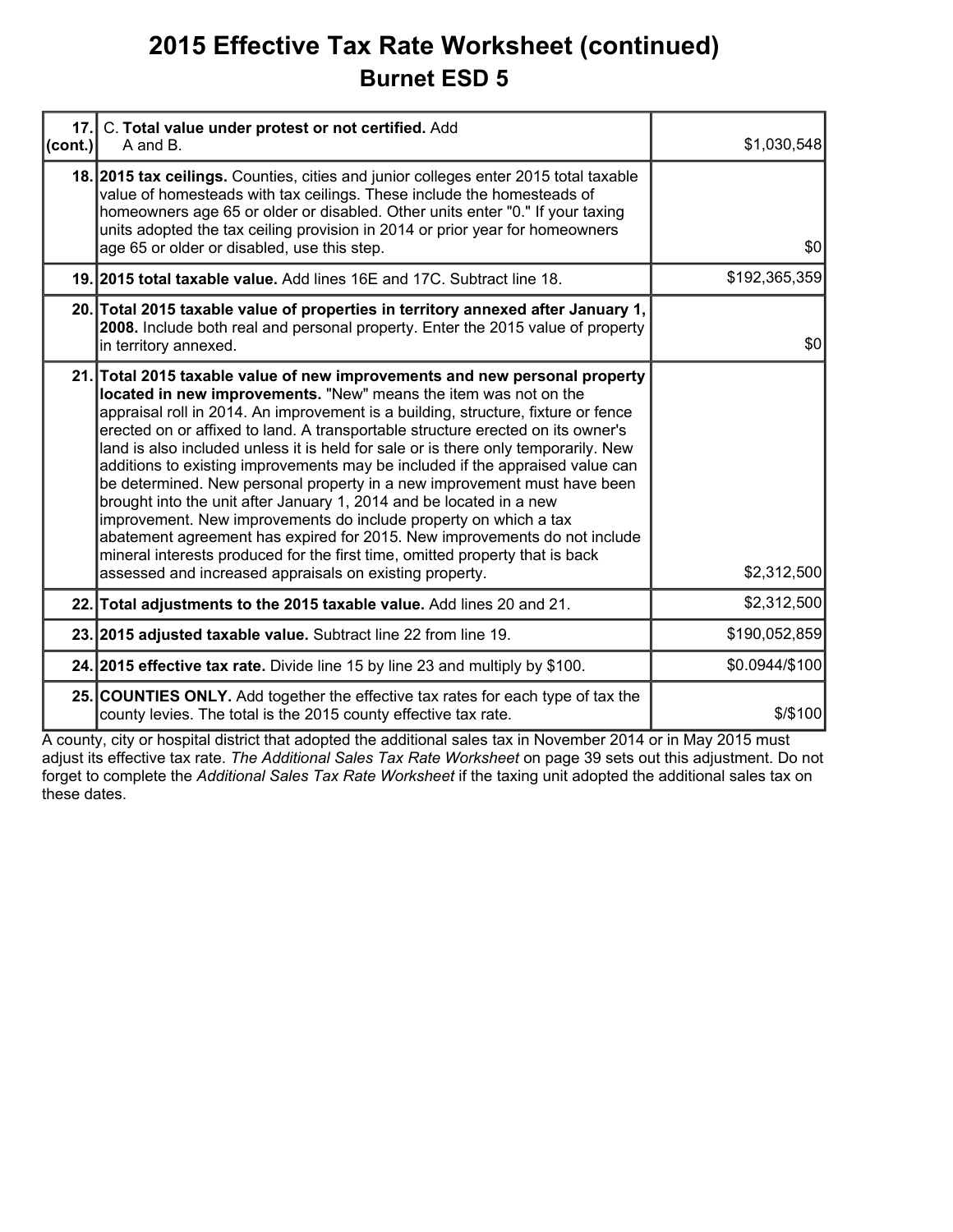# **2015 Rollback Tax Rate Worksheet**

### **Burnet ESD 5**

See pages 17 to 21 for an explanation of the rollback tax rate.

|      | 26. 2014 maintenance and operations (M&O) tax rate.                                                                                                                                                                                                                                                                                                                                                                                                                                                                                                                                                                                                                                                                                                                                                                                                                                                                                                                                                                                                                                                                                                                                                                                                                                                                          |                                              | \$0.091000/\$100 |
|------|------------------------------------------------------------------------------------------------------------------------------------------------------------------------------------------------------------------------------------------------------------------------------------------------------------------------------------------------------------------------------------------------------------------------------------------------------------------------------------------------------------------------------------------------------------------------------------------------------------------------------------------------------------------------------------------------------------------------------------------------------------------------------------------------------------------------------------------------------------------------------------------------------------------------------------------------------------------------------------------------------------------------------------------------------------------------------------------------------------------------------------------------------------------------------------------------------------------------------------------------------------------------------------------------------------------------------|----------------------------------------------|------------------|
|      | 27. 2014 adjusted taxable value. Enter the amount from line 11.                                                                                                                                                                                                                                                                                                                                                                                                                                                                                                                                                                                                                                                                                                                                                                                                                                                                                                                                                                                                                                                                                                                                                                                                                                                              |                                              | \$196,895,935    |
| 28.1 | 2014 M&O taxes.<br>A. Multiply line 26 by line 27 and divide by \$100.<br>B. Cities, counties and hospital districts with<br>additional sales tax: Amount of additional sales<br>tax collected and spent on M&O expenses in<br>2014. Enter amount from full year's sales tax<br>revenue spent for M&O in 2014 fiscal year, if any.<br>Other units, enter "0." Counties exclude any<br>amount that was spent for economic development<br>grants from the amount of sales tax spent.<br>C. Counties: Enter the amount for the state criminal<br>justice mandate. If second or later year, the<br>amount is for increased cost above last year's<br>amount. Other units, enter "0."<br>D. Transferring function: If discontinuing all of a<br>department, function or activity and transferring it<br>to another unit by written contract, enter the<br>amount spent by the unit discontinuing the<br>function in the 12 months preceding the month of<br>this calculation. If the unit did not operate this<br>function for this 12-month period, use the amount<br>spent in the last full fiscal year in which the unit<br>operated the function. The unit discontinuing the<br>function will subtract this amount in H below. The<br>unit receiving the function will add this amount in<br>H below. Other units, enter "0." | \$179,175<br>$+$ \$0<br>$+$ \$0<br>$+/-$ \$0 |                  |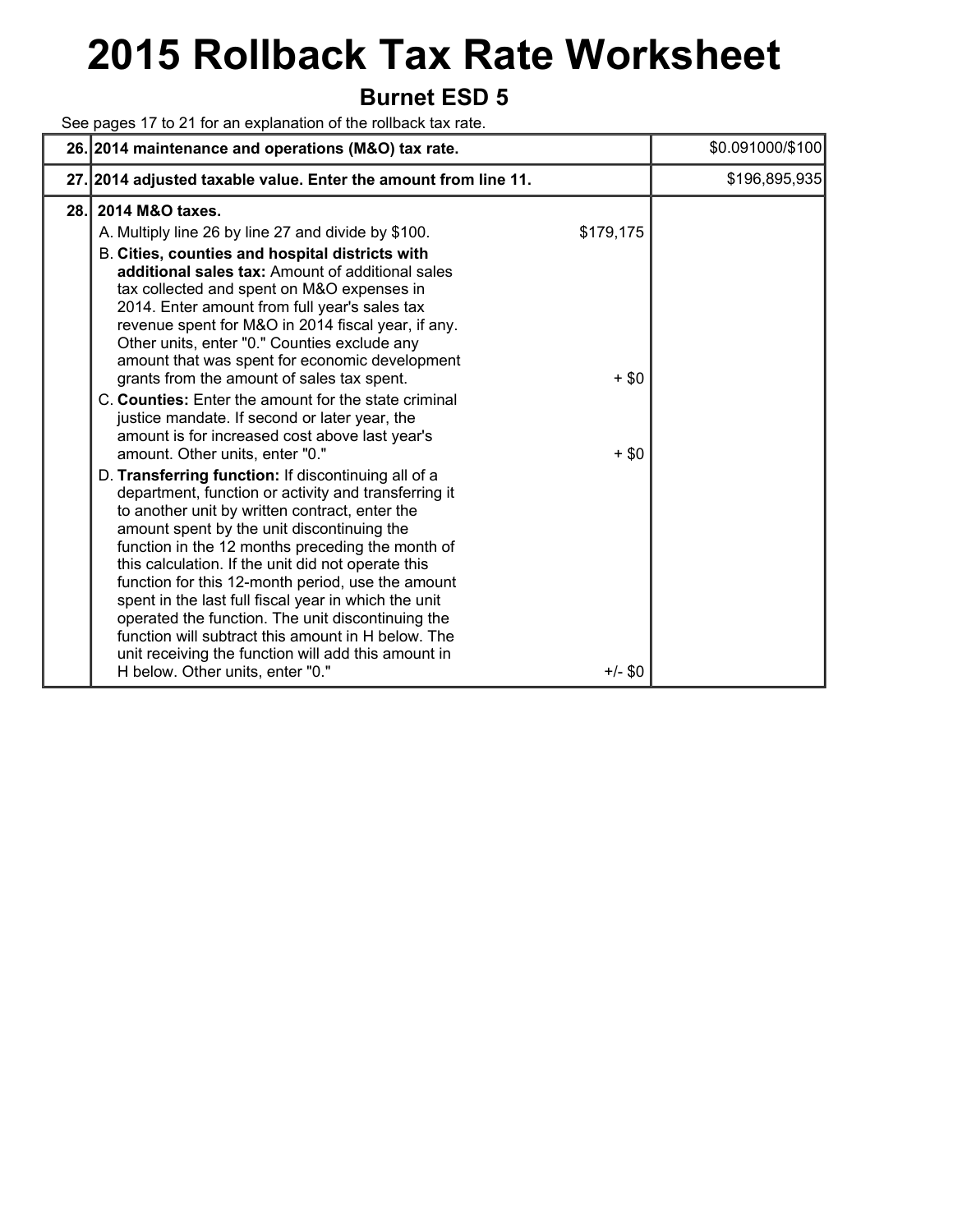### **2015 Rollback Tax Rate Worksheet (continued) Burnet ESD 5**

| 28.<br> cont. | E. Taxes refunded for years preceding tax year<br>2014: Enter the amount of M&O taxes refunded<br>during the last budget year for tax years<br>preceding tax year 2014. Types of refunds<br>include court decisions, Section 25.25(b) and (c)<br>corrections and Section 31.11 payment errors. Do<br>not include refunds for tax year 2014. This line<br>applies only to tax years preceding tax year 2014.<br>F. Enhanced indigent health care expenditures:<br>Enter the increased amount for the current year's<br>enhanced indigent health care expenditures<br>above the preceding tax year's enhanced indigent<br>health care expenditures, less any state<br>assistance.<br>G. Taxes in tax increment financing (TIF): Enter<br>the amount of taxes paid into the tax increment<br>fund for a reinvestment zone as agreed by the<br>taxing unit. If the unit has no 2015 captured<br>appraised value in Line 16D, enter "0." | $+$ \$373<br>$+$ \$0<br>$- $0$ |                |
|---------------|-------------------------------------------------------------------------------------------------------------------------------------------------------------------------------------------------------------------------------------------------------------------------------------------------------------------------------------------------------------------------------------------------------------------------------------------------------------------------------------------------------------------------------------------------------------------------------------------------------------------------------------------------------------------------------------------------------------------------------------------------------------------------------------------------------------------------------------------------------------------------------------------------------------------------------------|--------------------------------|----------------|
|               | H. Adjusted M&O Taxes. Add A, B, C, E and F. For<br>unit with D, subtract if discontinuing function and<br>add if receiving function. Subtract G.                                                                                                                                                                                                                                                                                                                                                                                                                                                                                                                                                                                                                                                                                                                                                                                   |                                | \$179,548      |
|               | 29. 2015 adjusted taxable value.<br>Enter line 23 from the Effective Tax Rate Worksheet.                                                                                                                                                                                                                                                                                                                                                                                                                                                                                                                                                                                                                                                                                                                                                                                                                                            |                                | \$190,052,859  |
|               | 30. 2015 effective maintenance and operations rate.<br>Divide line 28H by line 29 and multiply by \$100.                                                                                                                                                                                                                                                                                                                                                                                                                                                                                                                                                                                                                                                                                                                                                                                                                            |                                | \$0.0944/\$100 |
|               | 31. 2015 rollback maintenance and operation rate.<br>Multiply line 30 by 1.08. (See lines 49 to 52 for additional rate for pollution<br>control expenses.                                                                                                                                                                                                                                                                                                                                                                                                                                                                                                                                                                                                                                                                                                                                                                           |                                | \$0.1019/\$100 |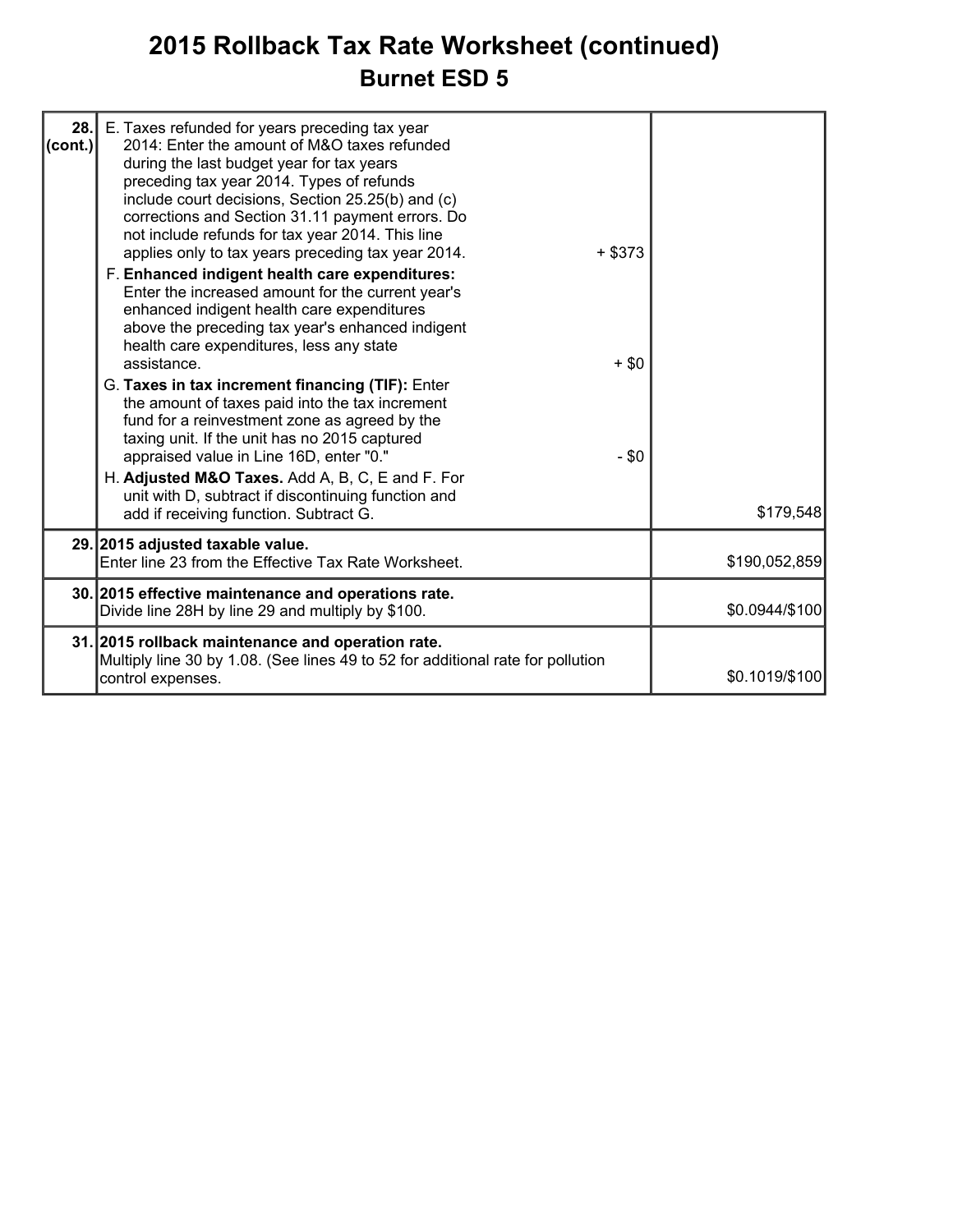### **2015 Rollback Tax Rate Worksheet (continued) Burnet ESD 5**

| 32. | Total 2015 debt to be paid with property taxes and additional sales tax<br>revenue.<br>"Debt" means the interest and principal that will be paid on debts that:<br>(1) are paid by property taxes,<br>(2) are secured by property taxes,<br>(3) are scheduled for payment over a period longer than one year and<br>(4) are not classified in the unit's budget as M&O expenses.<br>A: Debt also includes contractual payments to other<br>taxing units that have incurred debts on behalf of this<br>taxing unit, if those debts meet the four conditions<br>above. Include only amounts that will be paid from<br>property tax revenue. Do not include appraisal<br>district budget payments. List the debt in Schedule B:<br>Debt Service.<br>\$0<br>B: Subtract unencumbered fund amount used to<br>reduce total debt.<br>-\$0<br>C: Subtract amount paid from other resources.<br>$-\$0$<br>D: Adjusted debt. Subtract B and C from A. | \$0            |
|-----|---------------------------------------------------------------------------------------------------------------------------------------------------------------------------------------------------------------------------------------------------------------------------------------------------------------------------------------------------------------------------------------------------------------------------------------------------------------------------------------------------------------------------------------------------------------------------------------------------------------------------------------------------------------------------------------------------------------------------------------------------------------------------------------------------------------------------------------------------------------------------------------------------------------------------------------------|----------------|
|     | 33. Certified 2014 excess debt collections. Enter the amount certified by the<br>collector.                                                                                                                                                                                                                                                                                                                                                                                                                                                                                                                                                                                                                                                                                                                                                                                                                                                 | \$0            |
|     | 34. Adjusted 2015 debt. Subtract line 33 from line 32.                                                                                                                                                                                                                                                                                                                                                                                                                                                                                                                                                                                                                                                                                                                                                                                                                                                                                      | \$0            |
|     | 35. Certified 2015 anticipated collection rate. Enter the rate certified by the<br>collector. If the rate is 100 percent or greater, enter 100 percent.                                                                                                                                                                                                                                                                                                                                                                                                                                                                                                                                                                                                                                                                                                                                                                                     | 98.000000%     |
|     | 36. 2015 debt adjusted for collections. Divide line 34 by line 35.                                                                                                                                                                                                                                                                                                                                                                                                                                                                                                                                                                                                                                                                                                                                                                                                                                                                          | \$0            |
|     | 37. 2015 total taxable value. Enter the amount on line 19.                                                                                                                                                                                                                                                                                                                                                                                                                                                                                                                                                                                                                                                                                                                                                                                                                                                                                  | \$192,365,359  |
|     | 38. 2015 debt tax rate. Divide line 36 by line 37 and multiply by \$100.                                                                                                                                                                                                                                                                                                                                                                                                                                                                                                                                                                                                                                                                                                                                                                                                                                                                    | \$0.0000/\$100 |
|     | 39. 2015 rollback tax rate. Add lines 31 and 38.                                                                                                                                                                                                                                                                                                                                                                                                                                                                                                                                                                                                                                                                                                                                                                                                                                                                                            | \$0.1019/\$100 |
|     | 40. COUNTIES ONLY. Add together the rollback tax rates for each type of tax the<br>county levies. The total is the 2015 county rollback tax rate.                                                                                                                                                                                                                                                                                                                                                                                                                                                                                                                                                                                                                                                                                                                                                                                           | $$$ /\$100     |
|     |                                                                                                                                                                                                                                                                                                                                                                                                                                                                                                                                                                                                                                                                                                                                                                                                                                                                                                                                             |                |

A taxing unit that adopted the additional sales tax must complete the lines for the *Additional Sales Tax Rate*. A taxing unit seeking additional rollback protection for pollution control expenses completes the *Additional Rollback Protection for Pollution Control*.